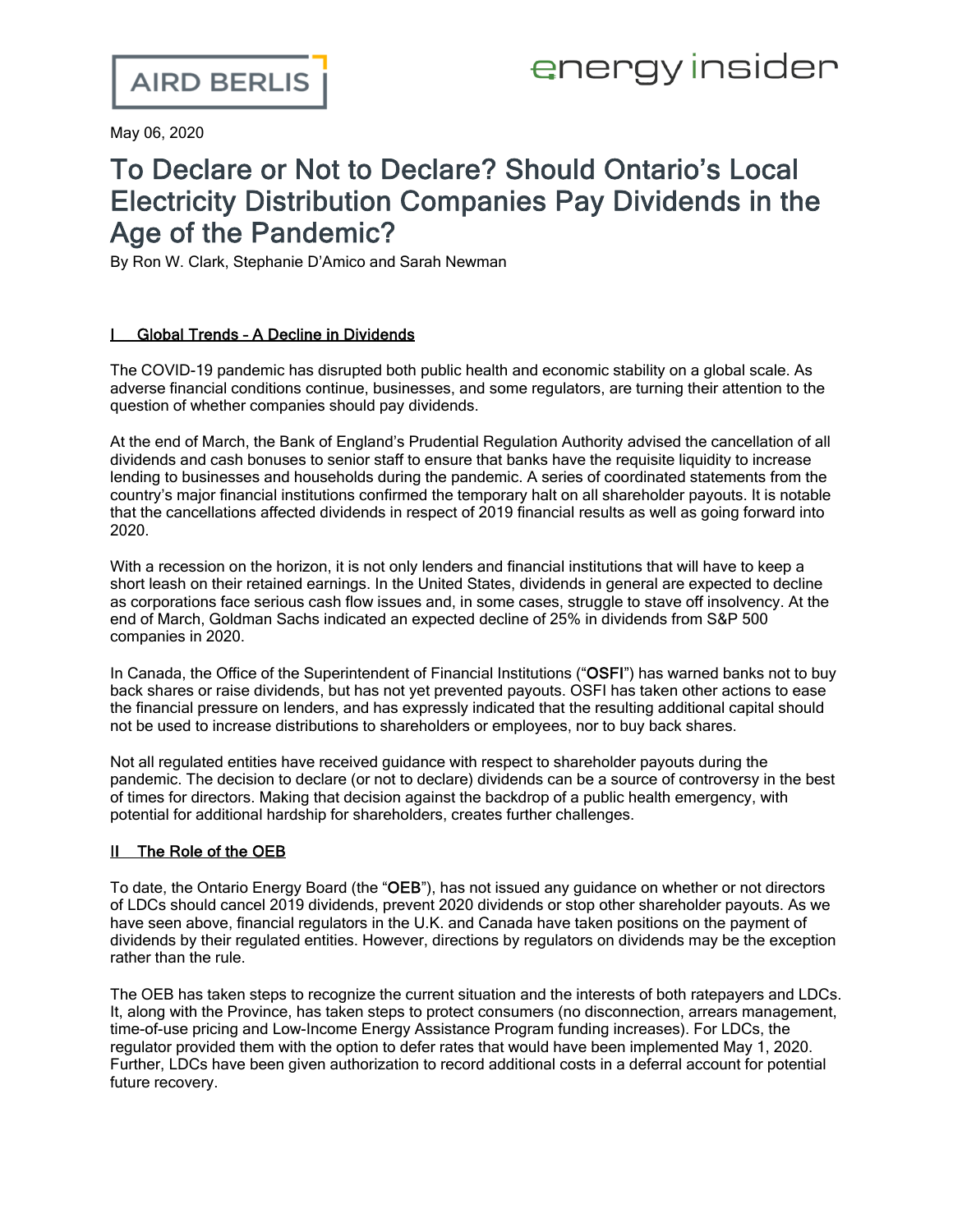The OEB recognized that there may be costs to distributors associated with implementing the Emergency Order regarding time-of-use pricing. Although it is not expected that these costs will be material, the OEB is allowing distributors to track them, as well as any costs associated with the March 19, 2020 extension of the winter disconnection ban to July 31, 2020 and other costs associated with the COVID-19 pandemic, in a deferral account.

The OEB is also allowing Ontario Power Generation Inc. and Hydro One (and other transmitters) to create a deferral account for (a) lost revenues; and (b) "other costs", covering incremental identifiable costs related to the COVID-19 emergency, including costs relating to bad debt expenses. Presumably, LDCs may expect similar treatment.

The above OEB initiatives signal a balancing of the various interests of shareholders, the LDCs, ratepayers and other stakeholders.

A bedrock principle of regulatory treatment of LDC expenses has been whether such expenses were prudent in light of facts known at the time the investment decision was made. There appears no reason to deviate from the prudency standard, but recognize the unique circumstances in which we find ourselves. It will be important for directors to be up-to-date on the financial condition of the LDC, including movement in receivables, bad debt, cash flow requirements and other financial metrics before declaring a dividend.

#### III Tests and Thresholds for Declaration of Dividends

#### (a) Overview

Given the current economic uncertainty, LDCs cannot necessarily rely on their strong financial performance in 2019 to justify declaring dividends, even if they are to be paid out of last year's retained earnings. To complicate matters, municipal shareholders may be counting on dividend income from their LDCs to help finance new and existing municipally-funded community services to respond to the pandemic. Further, municipalities are prohibited from borrowing to fund operating costs. Directors of LDCs who sit on municipal council must be especially mindful of the potential for conflicts of interest surrounding dividend declarations.

In the absence of any official instruction from the OEB, boards of directors of regulated distributors will have to carefully weigh the decision to declare dividends. Faced with a novel set of circumstances, directors should revisit the following familiar and fundamental sources of guidance before deciding whether to make, halt or otherwise alter shareholder payouts: (1) the well-established statutory solvency tests; (2) the LDC's existing dividend policy; and (3) the fiduciary duties of directors.

#### (b) The Solvency Test

The vast majority of LDCs in Ontario are incorporated under the *Ontario Business Corporations Act* (the " OBCA") and, as such, must satisfy the OBCA's two solvency "tests" in order to declare dividends. Subsection  $38(3)^1$  of the OBCA provides that the directors of a corporation shall not declare a dividend if there are reasonable grounds to believe that:

- · the corporation is or, after the payment, would be unable to pay its liabilities as they become due; or
- · the realizable value of the corporation's assets would thereby be less than the aggregate of its liabilities and the stated capital of all classes.

Sometimes referred to as the "cash-flow test" and the "net realizable assets test", these two solvency requirements (in varying forms) are also found in the *Canada Business Corporations Act* and the other provincial corporate statutes.

For now, most LDCs are unlikely to find themselves in a position where the declaration of a dividend would breach the statutory solvency requirements. However, these tests may become a live issue as the economic ramifications of the pandemic increase in magnitude. LDCs should also consider whether and to what extent the solvency requirements may be a concern for their unregulated affiliates, whose cash flow may be even less certain.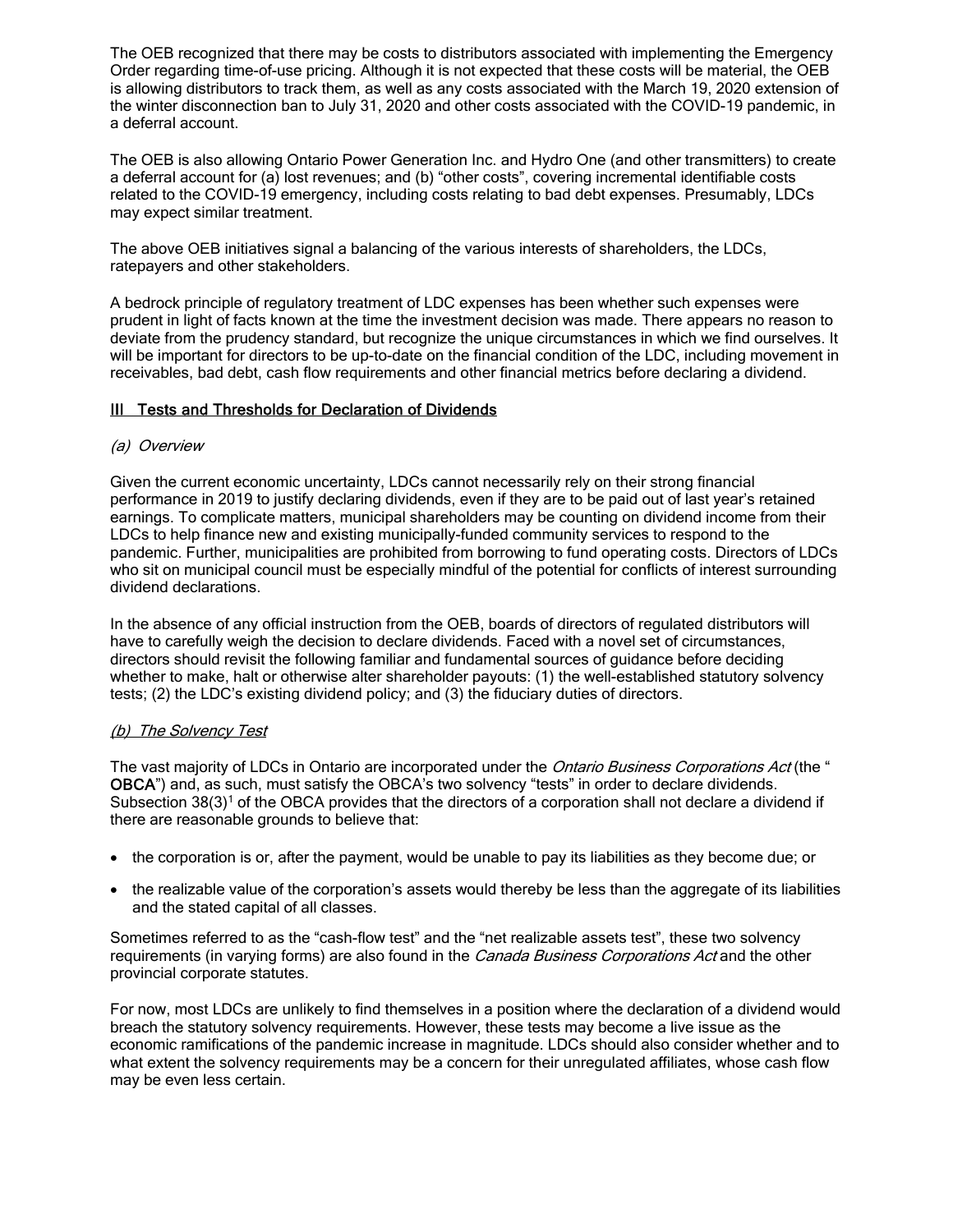#### (c) The Dividend Policy

In many cases, LDCs will have dividend policies in place to govern shareholder distributions. These policies will often stipulate target amounts for dividends, sometimes expressed as a percentage of net income to be paid to shareholders on an annual basis. The obligation (or objective) to pay dividends as contemplated in a dividend policy is rarely absolute. In the ordinary course, the policy will require directors to consider numerous factors before declaring dividends. These factors may include the previously discussed solvency tests as well as budget variances; policies and administrative decisions of the OEB; debt-to-capitalization ratios for both the shareholder and the LDC; the LDC's capital expenditure requirements; the LDC's capital reinvestment needs; tax consequences for the LDC, its affiliates and/or shareholders; and whether the payment of any dividends will adversely affect the LDC's ability to satisfy covenants required by its lenders.

In the wake of COVID-19, some LDCs may wish to amend their dividend policies to build in greater discretion to temper a commitment to pay dividends. This may be particularly important in circumstances where a crisis creates extraordinary economic uncertainty, but does not necessarily place an LDC on the brink of insolvency or default, and does not materially engage the other guiding factors traditionally enumerated in a dividend policy.

#### (d) Fiduciary Duties of Directors

The OBCA requires directors to act honestly and in good faith with a view to the best interests of the corporation.<sup>2</sup> In discharging their fiduciary duty to act in the best interests of the corporation, directors may consider the interests of a broad range of stakeholders, including shareholders, employees, suppliers, creditors, consumers, government and others.<sup>3</sup> In the case of an LDC, the interests of ratepayers are also a relevant consideration.<sup>4</sup>

Although a director may sometimes be described as a "representative" of a shareholder, it is critical to emphasize that directors are not fiduciaries for shareholders or other stakeholders. In deciding whether to declare (or not to declare) dividends, directors must determine what is in the best interests of the corporation, and not any particular shareholder or other stakeholder, but rather all shareholders and stakeholders as a whole. Directors also have a duty to avoid conflicts of interest, a situation which can often arise where a council member from a municipal shareholder sits on the board of the LDC.

The OBCA also requires directors to exercise the care, diligence and skill of a reasonably prudent person in comparable circumstances when carrying out their duties.<sup>5</sup> The duty of care and, in particular, the concept of "comparable circumstances" may seem difficult to construe in the context of an unprecedented public health emergency, but in actual fact the pandemic does not change the substances of directors' duties. Instead, directors should be prepared for the possibility that there may be new stakeholders to consider (public health authorities, for example) or that there will be new dimensions to the interests of existing stakeholders, including with respect to the declaration of dividends. While COVID-19 colours the analysis in a new way, the guiding inquiry remains the same: is this decision being made with a view to the best interests of the corporation?

#### IV Conclusions

Directors of LDCs will have to navigate uncharted terrain in deciding whether to declare dividends during the pandemic. In some cases, cancelled, delayed or reduced dividends, or paying dividends in instalments, may be appropriate. In other instances, the declaration of dividends may be in the best interests of the corporation, notwithstanding the complications caused by COVID-19. In all cases, collaboration, cooperation and open dialogue between LDCs, shareholders and other stakeholders will be essential to properly balance shareholder expectations with the exigencies of other stakeholders in the current challenging circumstances.

<sup>1</sup> Business Corporations Act, R.S.O. 1990, c. B.16, s.38(3)